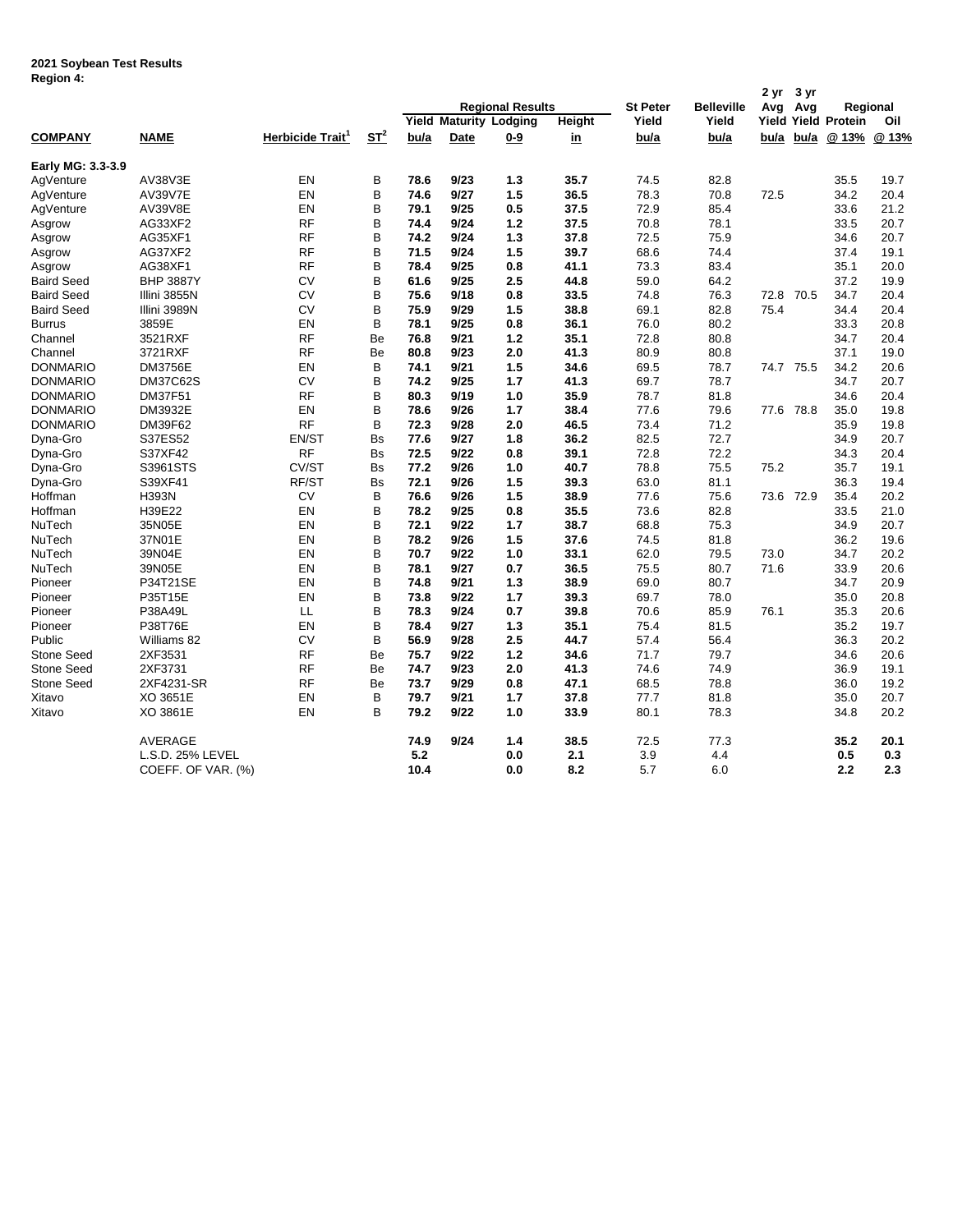## **2021 Soybean Test Results Region 4:**

| .                 |                    |                              |           |      |             | <b>Regional Results</b>       |           | <b>St Peter</b> | <b>Belleville</b> | 2 yr<br>Avg | 3 yr<br>Avg |                            | Regional |
|-------------------|--------------------|------------------------------|-----------|------|-------------|-------------------------------|-----------|-----------------|-------------------|-------------|-------------|----------------------------|----------|
|                   |                    |                              |           |      |             | <b>Yield Maturity Lodging</b> | Height    | Yield           | Yield             |             |             | <b>Yield Yield Protein</b> | Oil      |
| <b>COMPANY</b>    | <b>NAME</b>        | Herbicide Trait <sup>1</sup> | $ST^2$    | bu/a | <b>Date</b> | $0 - 9$                       | <u>in</u> | bu/a            | bu/a              | bu/a        | bu/a        | @ 13%                      | @ 13%    |
| Late MG: 4.0-4.7  |                    |                              |           |      |             |                               |           |                 |                   |             |             |                            |          |
| AgVenture         | AV40V7E            | EN                           | B         | 67.5 | 9/30        | 0.7                           | 39.3      | 63.9            | 71.1              | 70.0        |             | 35.5                       | 18.8     |
| AgVenture         | AV43V6E            | EN                           | B         | 77.1 | 9/28        | 1.8                           | 39.3      | 72.7            | 81.5              | 76.7        |             | 33.7                       | 20.4     |
| AqVenture         | AV43V8LL           | LL                           | B         | 77.7 | 9/30        | 0.8                           | 42.8      | 79.9            | 75.4              | 78.9        |             | 34.3                       | 20.6     |
| AgVenture         | AV46V2E            | EN                           | B         | 73.7 | 9/29        | 1.2                           | 35.5      | 70.5            | 77.0              |             |             | 34.4                       | 20.8     |
| AgVenture         | AV46V9LL           | LL                           | B         | 83.1 | 10/3        | 1.3                           | 42.8      | 83.9            | 82.3              |             |             | 34.7                       | 20.2     |
| AgVenture         | AV47V4LL           | LL                           | B         | 81.3 | 9/29        | 1.0                           | 41.2      | 78.5            | 84.1              | 80.3        |             | 35.3                       | 19.3     |
| Asgrow            | AG40XF1            | <b>RF</b>                    | B         | 82.6 | 9/30        | 1.3                           | 43.4      | 85.3            | 79.8              |             |             | 35.4                       | 19.5     |
| Asgrow            | AG43XF2            | <b>RF</b>                    | B         | 77.0 | 10/3        | 1.0                           | 39.4      | 75.5            | 78.5              |             |             | 34.5                       | 20.8     |
| Asgrow            | AG47XF0            | <b>RF</b>                    | B         | 70.1 | 10/1        | 0.8                           | 41.6      | 68.5            | 71.6              |             |             | 33.6                       | 20.5     |
| <b>Baird Seed</b> | Illini 4218N       | <b>CV</b>                    | B         | 75.5 | 9/23        | 1.5                           | 38.3      | 81.8            | 69.3              | 74.5        | 74.4        | 35.9                       | 20.4     |
| <b>Baird Seed</b> | Illini 4300N       | <b>CV</b>                    | B         | 73.1 | 9/26        | 0.8                           | 35.4      | 69.5            | 76.7              | 74.2        |             | 34.3                       | 21.0     |
| <b>DONMARIO</b>   | <b>DM40E62</b>     | EN                           | B         | 70.3 | 9/30        | 1.5                           | 37.2      | 70.9            | 69.7              |             |             | 37.1                       | 19.8     |
| <b>DONMARIO</b>   | DM41C51            | <b>CV</b>                    | B         | 72.1 | 9/30        | 2.0                           | 38.2      | 73.0            | 71.2              |             |             | 34.0                       | 20.9     |
| <b>DONMARIO</b>   | DM42F62            | <b>RF</b>                    | B         | 74.7 | 9/29        | 1.8                           | 41.4      | 68.3            | 81.1              |             |             | 35.3                       | 19.7     |
| Dyna-Gro          | S40XF21S           | RF/ST                        | <b>Bs</b> | 72.4 | 9/28        | 1.2                           | 44.8      | 72.0            | 72.8              |             |             | 36.1                       | 19.2     |
| Dyna-Gro          | <b>S4122STS</b>    | CV/ST                        | <b>Bs</b> | 69.3 | 9/30        | 2.3                           | 40.5      | 68.2            | 70.4              |             |             | 36.4                       | 19.3     |
| Dyna-Gro          | S41EN72            | EN                           | <b>Bs</b> | 80.0 | 9/30        | 1.8                           | 38.9      | 79.2            | 80.8              |             |             | 33.7                       | 20.6     |
| Dyna-Gro          | S41ES80            | EN/ST                        | <b>Bs</b> | 77.4 | 10/2        | 1.2                           | 38.4      | 72.7            | 82.1              | 75.4        |             | 36.0                       | 19.1     |
| Hoffman           | H41E22             | EN                           | B         | 75.2 | 9/30        | 2.0                           | 37.6      | 68.6            | 81.9              |             |             | 33.2                       | 20.8     |
| Hoffman           | <b>H420N</b>       | <b>CV</b>                    | B         | 76.2 | 9/26        | 1.2                           | 39.7      | 74.7            | 77.6              | 74.4        |             | 34.6                       | 21.0     |
| Hoffman           | H46E21             | EN                           | B         | 70.6 | 10/2        | 1.2                           | 44.2      | 69.4            | 71.8              | 67.8        |             | 35.7                       | 19.7     |
| Missouri          | S09-13608C         | <b>CV</b>                    | B         | 61.8 | 10/3        | 1.7                           | 45.0      | 58.4            | 65.2              |             |             | 36.2                       | 18.1     |
| Missouri          | S16-12137C         | <b>CV</b>                    | B         | 71.3 | 10/4        | 1.5                           | 48.5      | 66.7            | 76.0              |             |             | 34.9                       | 19.9     |
| Missouri          | S16-14730C         | <b>CV</b>                    | B         | 64.3 | 10/4        | 1.5                           | 39.7      | 65.5            | 63.1              |             |             | 35.8                       | 19.4     |
| Missouri          | S16-5540R          | <b>RR</b>                    | B         | 69.5 | 10/8        | 2.0                           | 40.5      | 64.4            | 74.6              |             |             | 36.7                       | 18.4     |
| Missouri          | S17-2193C          | <b>CV</b>                    | B         | 67.6 | 10/5        | 1.2                           | 47.1      | 61.7            | 73.5              |             |             | 35.0                       | 19.6     |
| Missouri          | S17-2243C          | CV                           | B         | 72.1 | 10/1        | 0.7                           | 44.8      | 67.2            | 76.9              |             |             | 34.8                       | 20.2     |
| <b>NuTech</b>     | 41N03E             | EN                           | B         | 75.2 | 9/30        | 0.8                           | 38.4      | 74.5            | 75.9              | 72.0        |             | 35.4                       | 19.0     |
| NuTech            | 43N04E             | EN                           | B         | 81.7 | 9/27        | 2.2                           | 39.8      | 85.5            | 78.0              | 78.1        |             | 33.6                       | 20.9     |
| NuTech            | 46N02E             | EN                           | B         | 71.9 | 10/1        | 0.7                           | 37.3      | 67.5            | 76.4              | 72.8        |             | 34.2                       | 21.1     |
| Pioneer           | P40T19E            | EN                           | B         | 74.0 | 9/26        | 1.0                           | 33.9      | 69.5            | 78.6              |             |             | 34.2                       | 20.6     |
| Pioneer           | P42T31E            | EN                           | B         | 71.1 | 9/29        | 1.8                           | 38.8      | 68.2            | 74.1              |             |             | 33.4                       | 20.8     |
| Pioneer           | P44A37L            | LL                           | B         | 70.8 | 10/1        | 0.7                           | 43.1      | 66.1            | 75.4              | 73.0        |             | 33.8                       | 20.8     |
| Virtue            | V4122S             | CV                           | B         | 75.2 | 10/1        | 1.8                           | 39.9      | 75.4            | 74.9              |             |             | 35.7                       | 19.7     |
| Xitavo            | XO 4371E           | EN                           | B         | 72.4 | 10/1        | 1.8                           | 38.2      | 75.6            | 69.2              |             |             | 35.7                       | 20.3     |
|                   | <b>AVERAGE</b>     |                              |           | 72.9 | 9/29        | 1.5                           | 40.1      | 71.2            | 74.6              |             |             | 35.2                       | 19.8     |
|                   | L.S.D. 25% LEVEL   |                              |           | 4.9  |             | 0.0                           | 1.8       | 2.6             | 4.0               |             |             | 0.5                        | 0.4      |
|                   | COEFF. OF VAR. (%) |                              |           | 10.0 |             | 0.0                           | 6.8       | 3.9             | 5.6               |             |             | 2.1                        | 2.8      |

<sup>1</sup>Herbicide Trait- CV = No Trait, EN= 2,4-D, glufosinate and glyphosate, LL = glufosinate, RF= dicamba, glufosinate and glyphosate, RL= glufosinate and glyphosate, RR = glyphosate, RX = dicamba and glyphosate, ST= STS, O= Other

<sup>2</sup>ST- U= Untreated, F=Fungicide, Fe= Fungicide + Illevo, B= Fungicide + Insecticide, Be= Fungicide + Insecticide + Insecticide + Insecticide + Saltro, NA= Information not Available